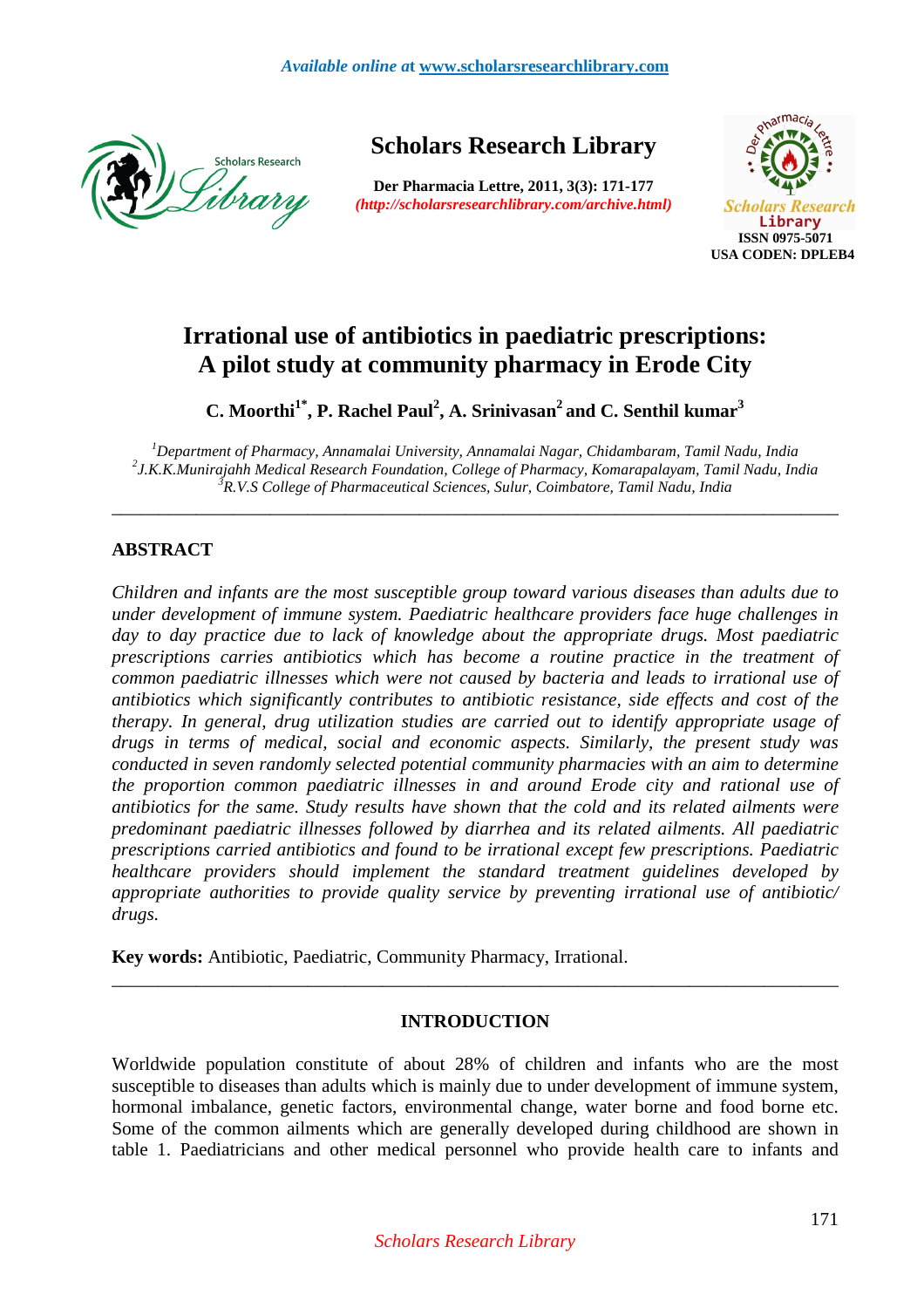children in developing countries face huge challenges in day to day practice due to lack of knowledge about the appropriate drugs.

*\_\_\_\_\_\_\_\_\_\_\_\_\_\_\_\_\_\_\_\_\_\_\_\_\_\_\_\_\_\_\_\_\_\_\_\_\_\_\_\_\_\_\_\_\_\_\_\_\_\_\_\_\_\_\_\_\_\_\_\_\_\_\_\_\_\_\_\_\_\_\_\_\_\_\_\_\_\_*

| <b>Diseases</b> | <b>Ailments</b> |
|-----------------|-----------------|
| Diphtheria      | Cough and cold  |
| Polio           | Skin infection  |
| Tuberculosis    | Eye infection   |
| Chickenpox      | Fever           |
| Measles         | Ear infection   |
| Whooping cough  | Worm infection  |

#### **Table 1: Common Paediatric Diseases and Ailments**

Many studies across the globe have shown the inappropriate utilization of antibiotics which are being prescribed for common childhood illnesses which were not caused by bacteria and leads to irrational use of antibiotics which significantly contributes to antibiotic resistance, side effects and cost of the therapy. In general, drug utilization studies are carried out to identify appropriate usage of drugs in terms of medical, social and economic aspects [1-11]. Similarly, the present study was executed with an aim to determine the proportion common childhood illnesses in and around Erode city and rational use of antibiotics for the same.

# **MATERIALS AND METHODS**

The study was executed between June 2010 to January 2011 in seven randomly selected potential community pharmacies in and around Erode city. A total of 708 paediatric prescriptions which met all inclusion criteria and none of the exclusion criteria were included in the study.

## **Inclusion criteria and exclusion criteria**

Prescriptions of paediatric patient below 12 years of age who were prescribed antibiotics for common illness were included in the study. However, paediatric patients with congenital anomalies, major illnesses and patients who have age above 12 years were excluded from the study.

## **Data collection**

Prior to data collection, community pharmacists in the randomly selected community pharmacies were briefed about the nature of the study by the study personnel. Patient related parameters such as age, sex, and diagnosis were recorded in the data collection sheet. The treatment related data such as name of the drug, dosage form, dosing frequency, duration and route of administration were also recorded in the data collection sheet. Patient's names and other data which can identify the patient were not recorded to prevent the violation of patient's confidentiality.

# **RESULTS AND DISCUSSION**

Data collected from 708 paediatric prescriptions were compiled, analyzed and discussed below.

## **Paediatric characteristics**

Study included 708 paediatric prescriptions out of which 396 (56%) were male and 312 (44%) were female children which shows that male children are porn to diseases than female children. About 38% of collected prescriptions belong to the age group of 1-3 years. Children at this age group (1-3 years) try to move around the room using their hand and bring the hands to the mouth which increases the chance of infection. Hygienic environment around the children and proper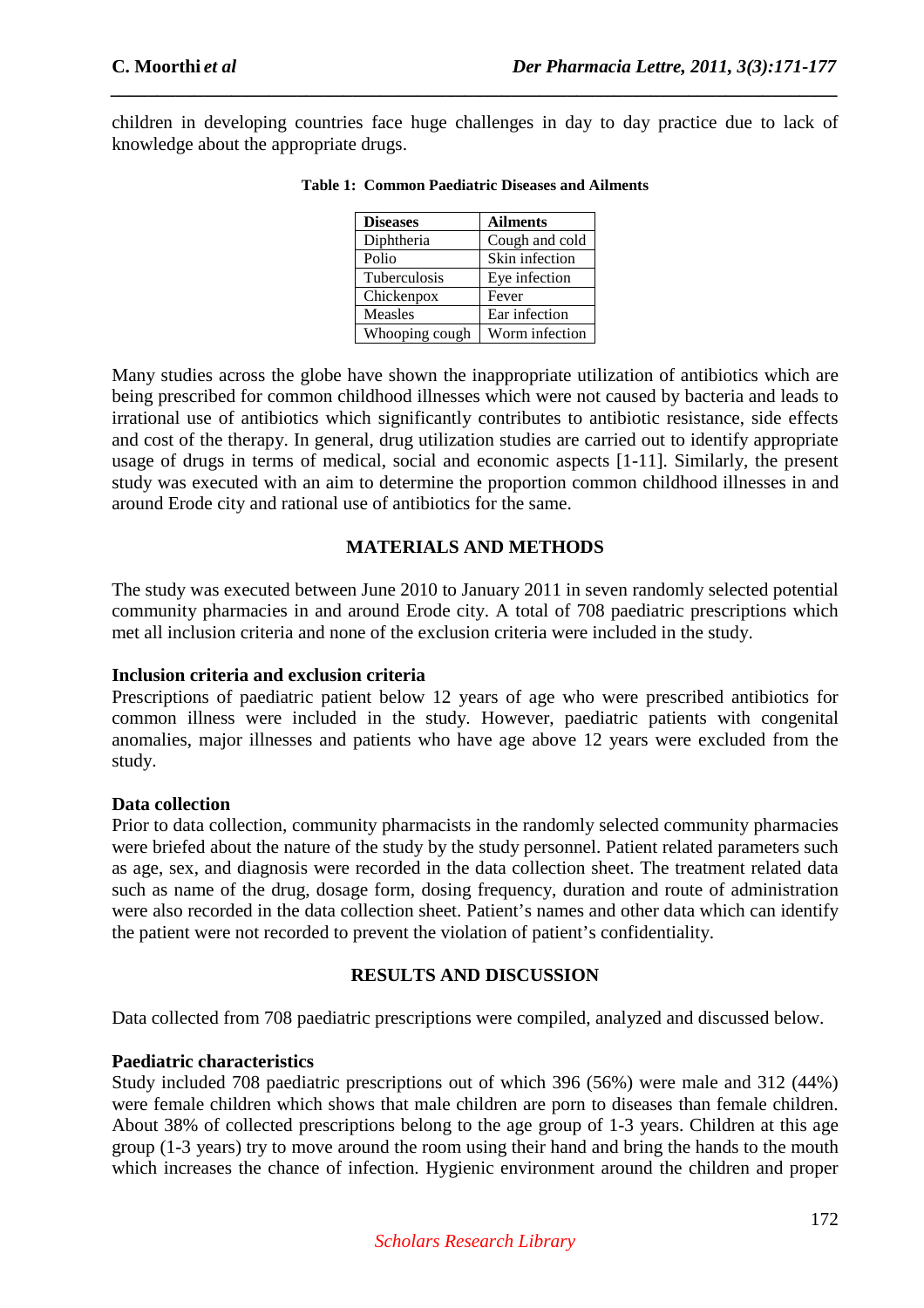caring may bring down the infection rate. Study also shown, as the child grows disease rate decreases from 25% to 2.5%. The summary of paediatric characteristics is given in table 2.

*\_\_\_\_\_\_\_\_\_\_\_\_\_\_\_\_\_\_\_\_\_\_\_\_\_\_\_\_\_\_\_\_\_\_\_\_\_\_\_\_\_\_\_\_\_\_\_\_\_\_\_\_\_\_\_\_\_\_\_\_\_\_\_\_\_\_\_\_\_\_\_\_\_\_\_\_\_\_*

| <b>Pediatric characteristics</b> | <b>No. of Patients</b> |
|----------------------------------|------------------------|
| Gender                           |                        |
| Male                             | 396 (56.00 %)          |
| Female                           | 312 (44.00 %)          |
| Age (in years)                   |                        |
| $0 - 1$                          | 180 (25.42 %)          |
| $1 - 3$                          | 267 (37.71 %)          |
| $3 - 5$                          | 168 (23.72 %)          |
| $5 - 7$                          | 054 (07.62 %)          |
| $7-10$                           | 021 (02.96 %)          |
| $10-12$                          | 018 (02.54 %)          |

## **Table 2: Summary of Paediatric Characteristics**

## **Childhood diseases and its treatment**

The study included paediatric prescriptions of 9 most common paediatric illnesses which were summarized in table 3.

|                                           | Age in years |          |          |          |          |          |        |          |          |          |          |          |              |
|-------------------------------------------|--------------|----------|----------|----------|----------|----------|--------|----------|----------|----------|----------|----------|--------------|
| Diseases/Ailments                         |              | $0 - 1$  |          | $>1-3$   |          | $>3-5$   | $>5-7$ |          |          | $>7-10$  | $>10-12$ |          | <b>Total</b> |
|                                           | M            | F        | M        | F        | M        | F        | М      | F        | M        | F        | M        | F        |              |
| Cold and related ailments                 | 72           | 63       | 99       | 60       | 75       | 42       | 30     | 6        | 3        | 12       | $\theta$ | 3        | 465 (65.67%) |
| Constipation                              | $\Omega$     | $\Omega$ | 3        | 3        | $\Omega$ | 0        | 0      | 0        | 0        | $\theta$ | 0        | $\Omega$ | 006 (00.84%) |
| Diarrhea and related ailments             | 18           | 27       | 27       | 33       | 21       | 15       | 3      | 6        | 0        | $\theta$ | 9        | 6        | 165 (23.30%) |
| Throat infection                          | $\Omega$     | $\Omega$ | 15       | 9        | 9        | 3        | 3      | 6        | 0        | 0        | 0        | $\Omega$ | 045 (06.35%) |
| UTI                                       | $\theta$     | $\theta$ | 3        | 3        | $\theta$ | 0        | 0      | $\Omega$ | 6        | 0        | 0        | $\Omega$ | 012(01.69%)  |
| Allergic rhinitis                         | $\theta$     | $\Omega$ | $\Omega$ | 3        | $\theta$ | $\Omega$ | 0      | $\Omega$ | $\Omega$ | $\theta$ | 0        | $\Omega$ | 003 (00.42%) |
| <b>Inflammatory Gingival Enlargements</b> | $\Omega$     | $\theta$ | $\Omega$ | 6        | $\theta$ | 0        | 0      | 0        | 0        | $\theta$ | 0        | $\Omega$ | 006(00.84%)  |
| <b>Burns</b>                              | $\theta$     | $\theta$ | $\Omega$ | $\Omega$ | $\theta$ | 3        | 0      | 0        | 0        | $\theta$ | 0        | $\Omega$ | 003 (00.42%) |
| Ear infection                             | $\theta$     | $\theta$ | 0        | 3        | 0        |          | 0      | 0        | 0        | 0        | 0        | $\Omega$ | 003 (00.42%) |
| $M = Male$ : $F = Female$                 |              |          |          |          |          |          |        |          |          |          |          |          |              |

**Table 3: Most common paediatric illnesses with respect to age** 

# **Cold and its related ailments**

In the study, cold and its related ailments was the predominant illness seen among children which accounts for 465 (65.67%) cases and the prevalence was significantly high in the age between 0-5 years and as the child grows the prevalence rate decreases. The most common cause of cold is viruses such as *rhinovirus, picornavirus, coronavirus, influenza, human parainfluenza virus, human respiratory syncytial virus, adenovirus, enterovirus, metapneumovirus, echovirus and coxsackievirus*. Usually bacteria do not cause the cold [12-13]. Hence antibiotics have no role in the treatment and it requires symptomatic treatment rather than antibiotics. However, all most all prescription contains antibiotics which have confirmed the irrational use of antibiotics. The list of prescribed medications for cold and its related ailments is tabulated in table 4.

# **Diarrhea and its related ailments**

With the incidence rate of 165 (23.30%) cases of diarrhea and its related ailments was the second largest illness seen among children in the study and it was more common in the age group of 1-3 years and as the child grows the incident rate decreases. Some of the common causes of diarrhea are bacteria such as *Campylobacter, Salmonella, Shigella,* and *Escherichia coli*; virus such as *rotavirus, norovirus, cytomegalovirus and herpes simplex virus*; and parasite such as *Giardia lamblia, Entamoeba histolytica,* and *Cryptosporidium* [14]. Antibiotics have limited role in the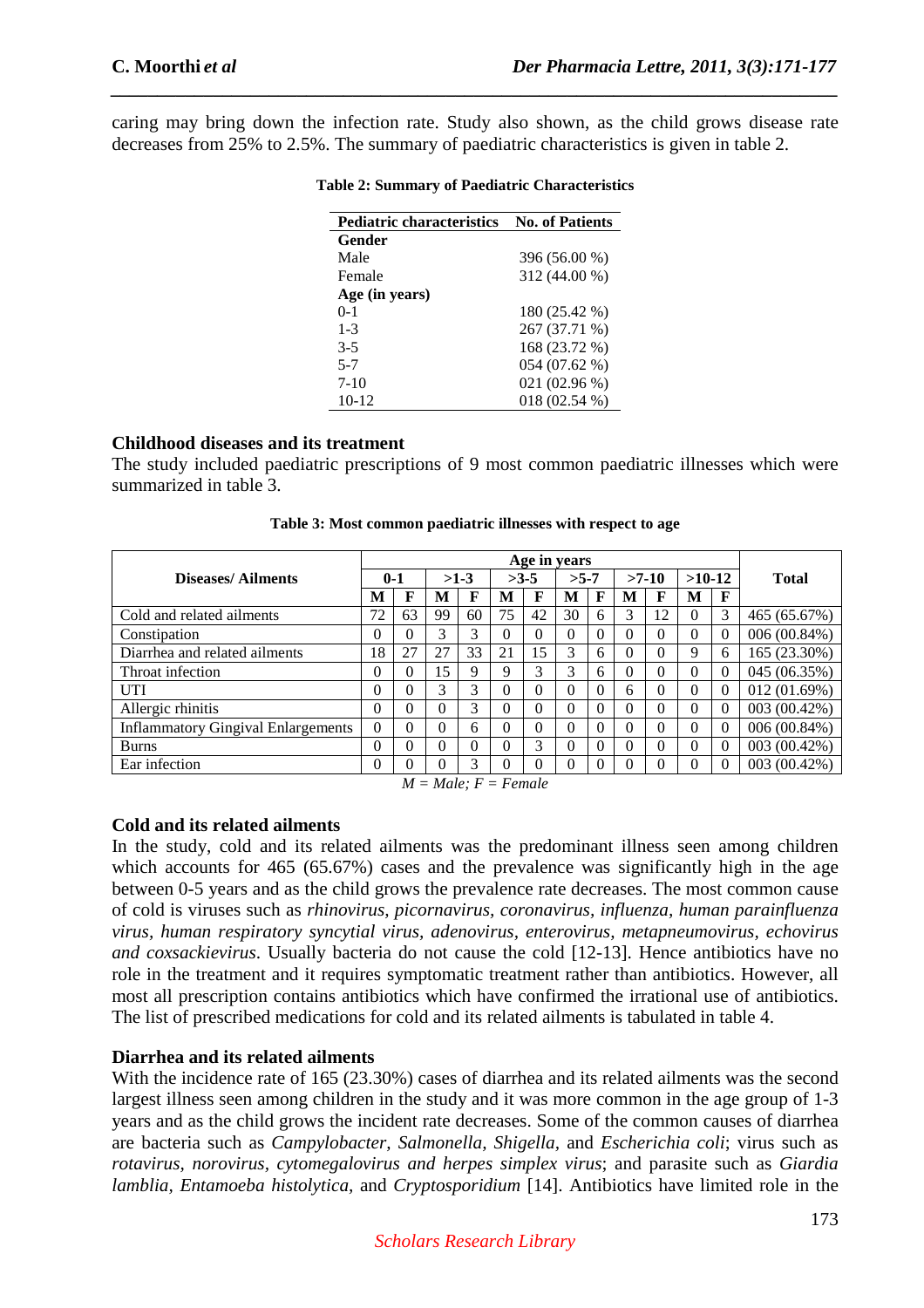management of diarrhea as most of the common diarrhea is due to virus and requires symptomatic treatment rather than antibiotics. However, most prescriptions contain antibiotics which show its irrational use. The list of prescribed medications for diarrhea and its related ailments is tabulated in table 5.

*\_\_\_\_\_\_\_\_\_\_\_\_\_\_\_\_\_\_\_\_\_\_\_\_\_\_\_\_\_\_\_\_\_\_\_\_\_\_\_\_\_\_\_\_\_\_\_\_\_\_\_\_\_\_\_\_\_\_\_\_\_\_\_\_\_\_\_\_\_\_\_\_\_\_\_\_\_\_*

| <b>Prescribed medications</b>                        |                          | Cold with                | Cold with | Cold with |
|------------------------------------------------------|--------------------------|--------------------------|-----------|-----------|
|                                                      | <b>Cold</b>              | cough                    | wheezing  | diarrhea  |
| Azithromycin (Drops)                                 | 6                        | 21                       | 12        | 3         |
| Azithromycin 100 mg (Suspension)                     | 21                       | 33                       | 3         | 3         |
| Azithromycin 200 mg (Suspension)                     | 12                       | 12                       | 6         | 9         |
| Azithromycin 250 mg (Tablet)                         | 3                        | 9                        | ÷         |           |
| Amoxicillin 125 mg (Suspension)                      | 9                        | 15                       | ÷         |           |
| Cefpodoxime (Drops)                                  | 10                       | 15                       |           | 6         |
| Amoxicillin 400 mg + Potassium Clavulanic acid 57 mg | 43                       | 75                       |           | 9         |
| (Suspension)                                         |                          |                          |           |           |
| Ofloxacin 50 mg (suspension)                         | $\overline{4}$           |                          |           |           |
| Ofloxacin 100 mg (Suspension)                        | 3                        | $\overline{\phantom{0}}$ |           | 3         |
| Cephalexin (Suspension)                              | 3                        | $\overline{\phantom{0}}$ |           |           |
| Cefixime 50 mg (Suspension)                          |                          |                          |           | 18        |
| Cefixime 100 mg (Suspension)                         | 3                        | 3                        |           | 12        |
| Cefdroxil (Suspension)                               | 3                        | 6                        |           |           |
| Clarithromycin 125 mg (Suspension)                   | 9                        | 3                        |           |           |
| Cefdnir 125 mg (Suspension)                          | 3                        | 6                        |           | 6         |
| Clarithromycin 125 mg and Amoxicillin 400 mg +       | 3                        |                          |           |           |
| Potassium Clavulanic acid 57 mg (Suspension)         |                          |                          |           |           |
| Cefpodoxime 50 mg DT (Tablet)                        | $\overline{\phantom{m}}$ | 3                        |           |           |
| Cefpodoxime 100 mg (Tablet)                          | $\overline{\phantom{0}}$ | $\overline{3}$           |           |           |
| Cefixime 50 mg + Potassium Clavulanic Acid 31.25 mg  |                          | 6                        |           |           |
| (Suspension & Tablet)                                |                          |                          |           |           |
| Cefaclor (Suspension)                                |                          | 9                        |           |           |
| Azithromycin 100 mg, Cephalexcin (Suspension)        |                          | 3                        |           |           |
| Clarithromycin (Tablet)                              |                          | 9                        |           |           |
| Amoxicillin DT 125 mg (Tablet)                       |                          | 9                        |           |           |

#### **Table 4: Prescribed medications for cold and its related ailments**

## **Constipation**

In the study, constipation was mainly seen between the age group of 1-3 years which accounts for 6 (00.84%) cases. Constipation is particularly common at three times in an infant and child's life (a) Transitioning from breast milk or formula to solid foods, (b) Toilet training and (c) Hard or painful bowel movement [15, 16]. Antibiotics have no role in constipation however, the prescriptions contain antibiotics which show its irrational usage and the list of prescribed medications for constipation are tabulated in table 5.

# **Throat Infection**

In the study, prevalence of throat infection was 45 (06.35%) cases which was only seen in the age between 1-7 years which are mainly due to viruses such as *influenza, adenovirus, and Epstein-Barr virus*; bacteria such as *Streptococcus*, mouth breathing, allergies and foreign body such as toy, coin, food stuck in the throat, esophagus, or respiratory tract [17, 18]. Antibiotics play a significant role in throat infection and it is limited to specific antibiotics such as Penicillin benzathine, Penicillin G procaine, Amoxicillin, Erythromycin Estolate. Only very few prescriptions were found to be rational and rest of the prescriptions contains non recommended antibiotics which leads to irrational use and the list of prescribed medications is tabulated in table 6.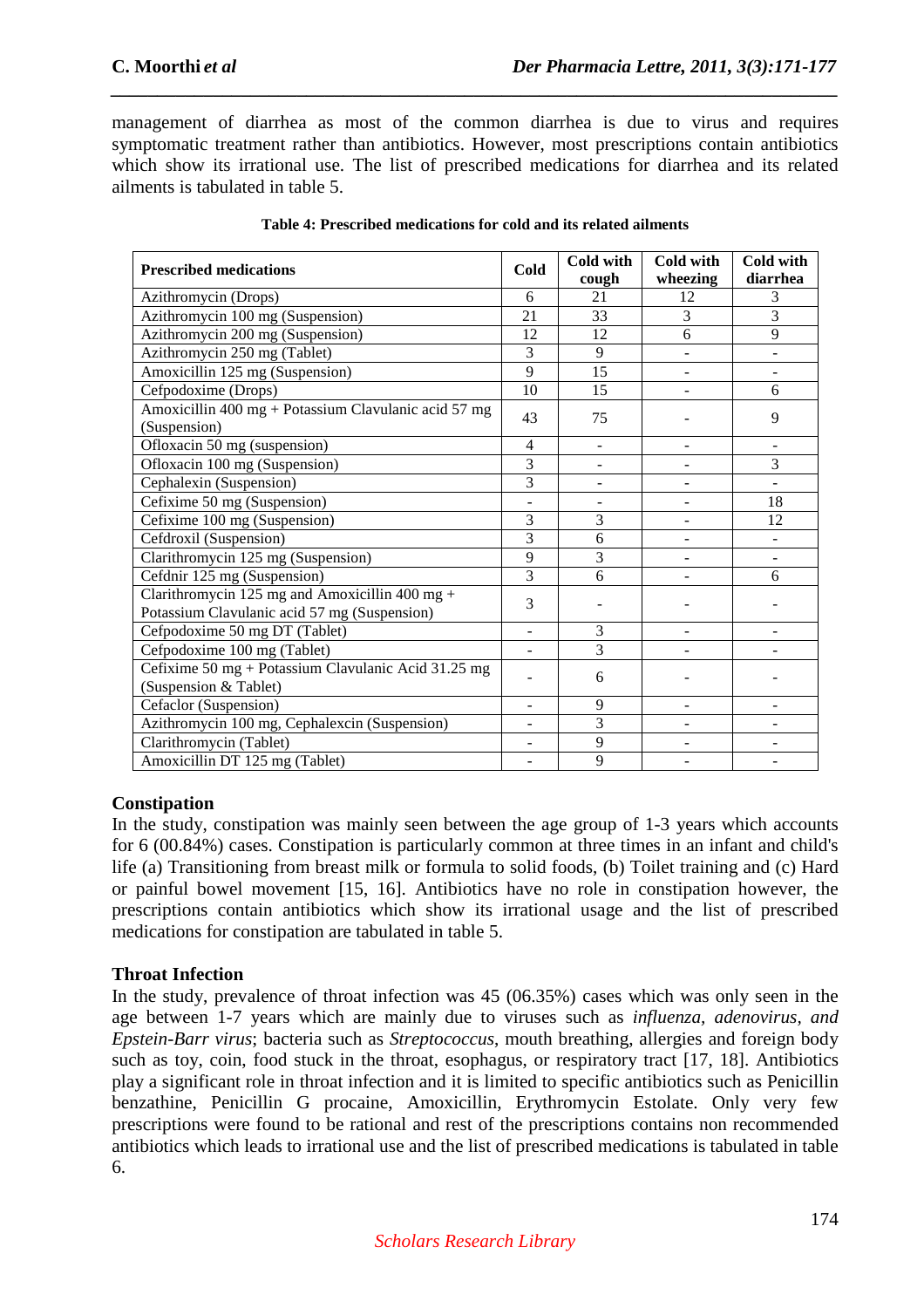# **Allergic rhinitis**

Allergic rhinitis is commonly called hay fever which is one of the most commonly diagnosed health disorders among children. In the study, allergic rhinitis was seen only in the age group of 1-3 which accounts for 3 (00.42%) cases which is mainly due to allergens in the house such as dust, mite feces, and molds growing on wallpaper, house plants, carpeting, and upholstery [19- 21]. Antibiotics have no role in the management of allergic rhinitis. However, the prescriptions contain antibiotics which show the irrational use and the list of prescribed medications is tabulated in table 6.

*\_\_\_\_\_\_\_\_\_\_\_\_\_\_\_\_\_\_\_\_\_\_\_\_\_\_\_\_\_\_\_\_\_\_\_\_\_\_\_\_\_\_\_\_\_\_\_\_\_\_\_\_\_\_\_\_\_\_\_\_\_\_\_\_\_\_\_\_\_\_\_\_\_\_\_\_\_\_*

| <b>Prescribed medications</b>                        | <b>Diarrhea</b> | Diarrhea with<br>Vomiting | Constipation |
|------------------------------------------------------|-----------------|---------------------------|--------------|
| Cefpodoxime (Drops)                                  | 9               |                           |              |
| Amoxicillin 400 mg + Potassium Clavulanic acid 57 mg | 3               |                           |              |
| (Suspension)                                         |                 |                           |              |
| Ofloxacin100 mg (Suspension)                         | 3               | 3                         |              |
| Cephalexin (Suspension)                              |                 |                           |              |
| Cefixime 50 mg (Suspension)                          | 24              | 9                         |              |
| Cefixime 100 mg (suspension)                         | 39              | 21                        |              |
| Cefixime 200 mg (Tablet)                             |                 | 9                         |              |
| Clarithromycin125 mg (Suspension)                    | 3               |                           |              |
| Benzometranidazole (Suspension)                      | 3               |                           |              |
| Nitazsoxanide (Suspension)                           | 6               |                           |              |
| Norflaxacin (Suspension)                             | 3               |                           |              |
| Albendazole, Cefixime 100 mg (Suspension)            | 9               |                           |              |
| Cefixime 100 mg, Nitazsoxanide (Suspension)          | 12              | 3                         |              |
| Metranidazole, Cefixime 100 mg (Suspension)          | 3               |                           |              |
| Ofloxacin 100 mg, Nitazsoxanide (Suspension)         | $\mathcal{R}$   |                           |              |
| Ceftriaoxone, Lactulose (Suspension)                 |                 |                           | 3            |

#### **Table 5: Prescribed medications for diarrhea and constipation**

# **Inflammatory Gingival Enlargements**

In the study, inflammatory gingival enlargements was seen only in the age group of 1-3 which accounts for 6 (00.84%) cases and the main causes gingival enlargement are mouth breathing, accumulation & retention of plaque and poor oral hygiene [22, 23]. Antibiotics such as ciprofloxacin play a significant role in inflammatory gingival enlargements. However, prescriptions contain non recommended antibiotics which show its irrational use and the list of prescribed medications is tabulated in table 6.

# **Ear infection**

In the study, ear infection was seen only in the age group of 1-3 which accounts for 3 (00.42%) cases which is mainly due to viruses such as *respiratory syncytial virus*, *Haemophilus influenza*; bacteria such as *Streptococcus pneumonia, Pseudomonas aeruginosa*, *Haemophilus influenzae*, and *Moraxella catarrhalis*; and fungal pathogens [24]. Antibiotics such as Amoxycillin and Cephalexin play a significant role in the treatment of ear infection. However, the collected prescriptions also contain non recommended antibiotics which show its irrational use and the list of prescribed medications is tabulated in table 6.

## **Urinary tract infection**

In the study, incident of urinary tract infection was 12 (01.36%) cases which was mainly seen between the age group of 1-7 years and it is mainly caused by entry of bacteria through urinary opening, unhygienic conditions around the genital region, diapers and pin worms [25]. Antibiotics play important role in the management of UTI. However most prescriptions contain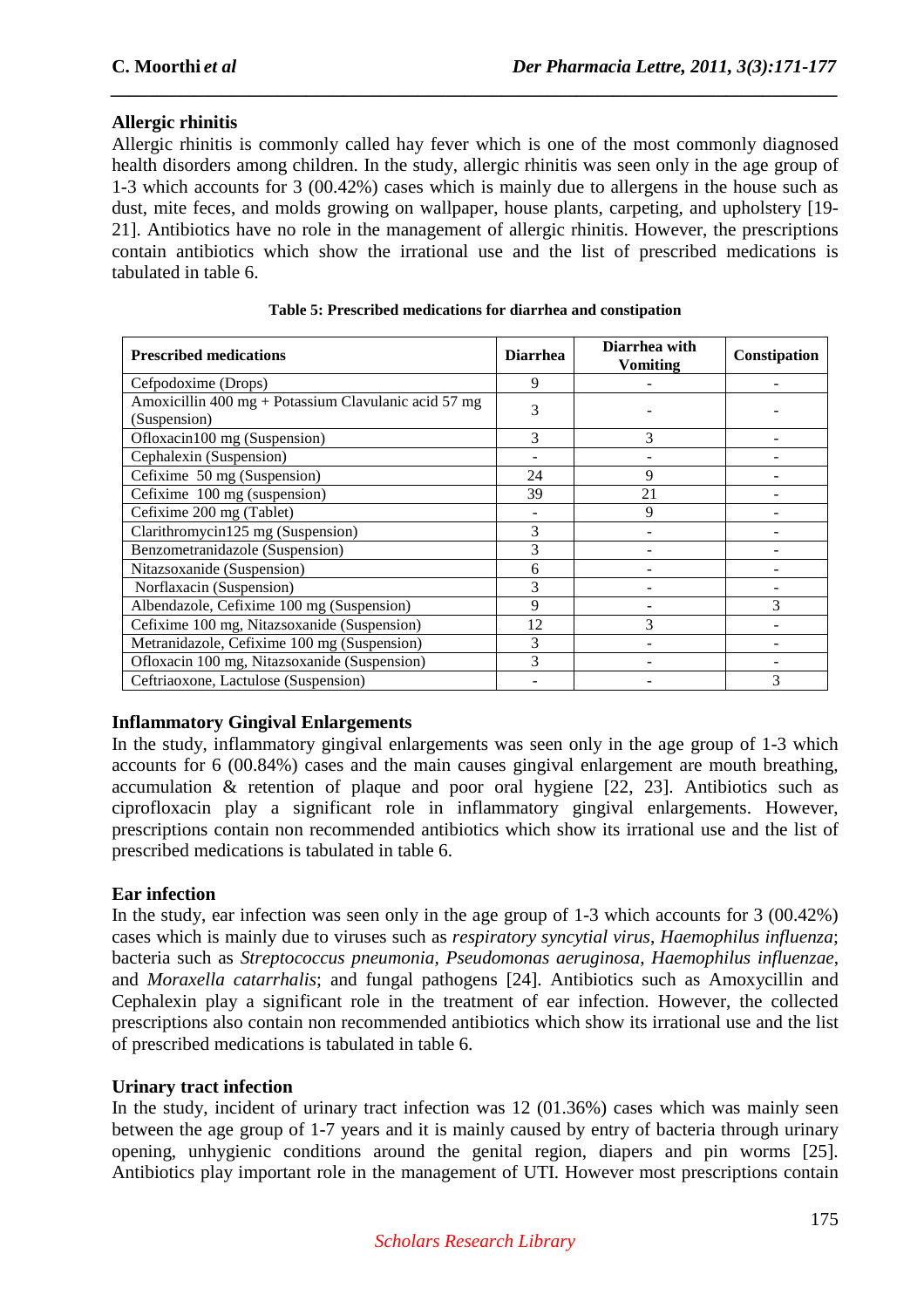non recommended drugs which show its irrational use and the list of prescribed medications is tabulated in table 7.

*\_\_\_\_\_\_\_\_\_\_\_\_\_\_\_\_\_\_\_\_\_\_\_\_\_\_\_\_\_\_\_\_\_\_\_\_\_\_\_\_\_\_\_\_\_\_\_\_\_\_\_\_\_\_\_\_\_\_\_\_\_\_\_\_\_\_\_\_\_\_\_\_\_\_\_\_\_\_*

| <b>Prescribed medications</b>                                                   | <b>Throat</b><br><b>Infection</b> | <b>Allergic</b><br><b>Rhinitis</b> | <b>Inflammatory Gingival</b><br><b>Enlargements</b> | Ear<br><b>Infection</b> |
|---------------------------------------------------------------------------------|-----------------------------------|------------------------------------|-----------------------------------------------------|-------------------------|
| Azithromycin 100 mg (Suspension)                                                | 12                                |                                    |                                                     |                         |
| Azithromycin 200 mg (Suspension)                                                | 3                                 |                                    |                                                     |                         |
| Amoxicillin 125 mg (Suspension)                                                 |                                   |                                    |                                                     |                         |
| Amoxicillin $400$ mg + Potassium<br>Clavulanic acid 57 mg (Suspension)          | Q                                 |                                    |                                                     |                         |
| Cephalexin (Suspension)                                                         |                                   |                                    | 6                                                   |                         |
| Clarithromycin 125 mg (Suspension)                                              | 12                                |                                    |                                                     |                         |
| Amoxillin250 mg (Tablet)                                                        |                                   |                                    |                                                     |                         |
| Cefixme $50 \text{ mg} + \text{Potassium}$<br>Clavulanic acid 31.25 mg (Tablet) |                                   |                                    |                                                     |                         |
| Cefdnir (Suspension), Ciproflaxacin<br>(Ear Drops)                              |                                   |                                    |                                                     |                         |

**Table 6: Prescribed medications for ENT related illness** 

#### **Table 7: Prescribed medications for UTI**

| <b>Prescribed medications</b>                          | UTI |
|--------------------------------------------------------|-----|
| Cefixime 200 mg (Tablet)                               |     |
| Cefaclor (Suspension)                                  |     |
| Clarithromycin 125 mg, Amoxicillin 125 mg (Suspension) |     |

#### **Burns**

In the study, burns were seen only in the age group of 3-5 years which accounts for 3 (00.42%) cases. Antibiotics play a most significant role in preventing secondary infections. Antibiotics such as injection Ampicillin and Ciproflaxacillin are the most recommended for the management of burns. However, all most all prescription contain Amoxillin 250 tablet which shows its irrational use.

## **CONCLUSION**

The study results have proved the irrational use of antibiotics in common paediatric illnesses. Paediatric healthcare providers should implement the standard treatment guidelines developed by appropriate authorities to provide quality service by preventing the irrational use of drugs which accounts for drug resistance, side effect and increase the therapy duration and cost.

## **Acknowledgement**

The authors are thankful to the community pharmacists for their kind cooperation and for those who have assisted us in collecting data.

# **REFERENCES**

[1] SK Arulmoli; S Sivachandiran; BJC Perera. *Sri Lanka Journal of Child Health*, **2009**, *38*, 121.

[2] N Palikhe. *Journal of Nepal Health Research Council*, **2004**, 2, *2*, 31.

[3] N Palikhe. *Kathmandu University Medical Journal*, **2004**, 2, *1*, 6.

[4] EJ Sanz; U Bergman; M Dahlstorm. *European Journal of Clinical Pharmacology*, **1989**, *37*, 65.